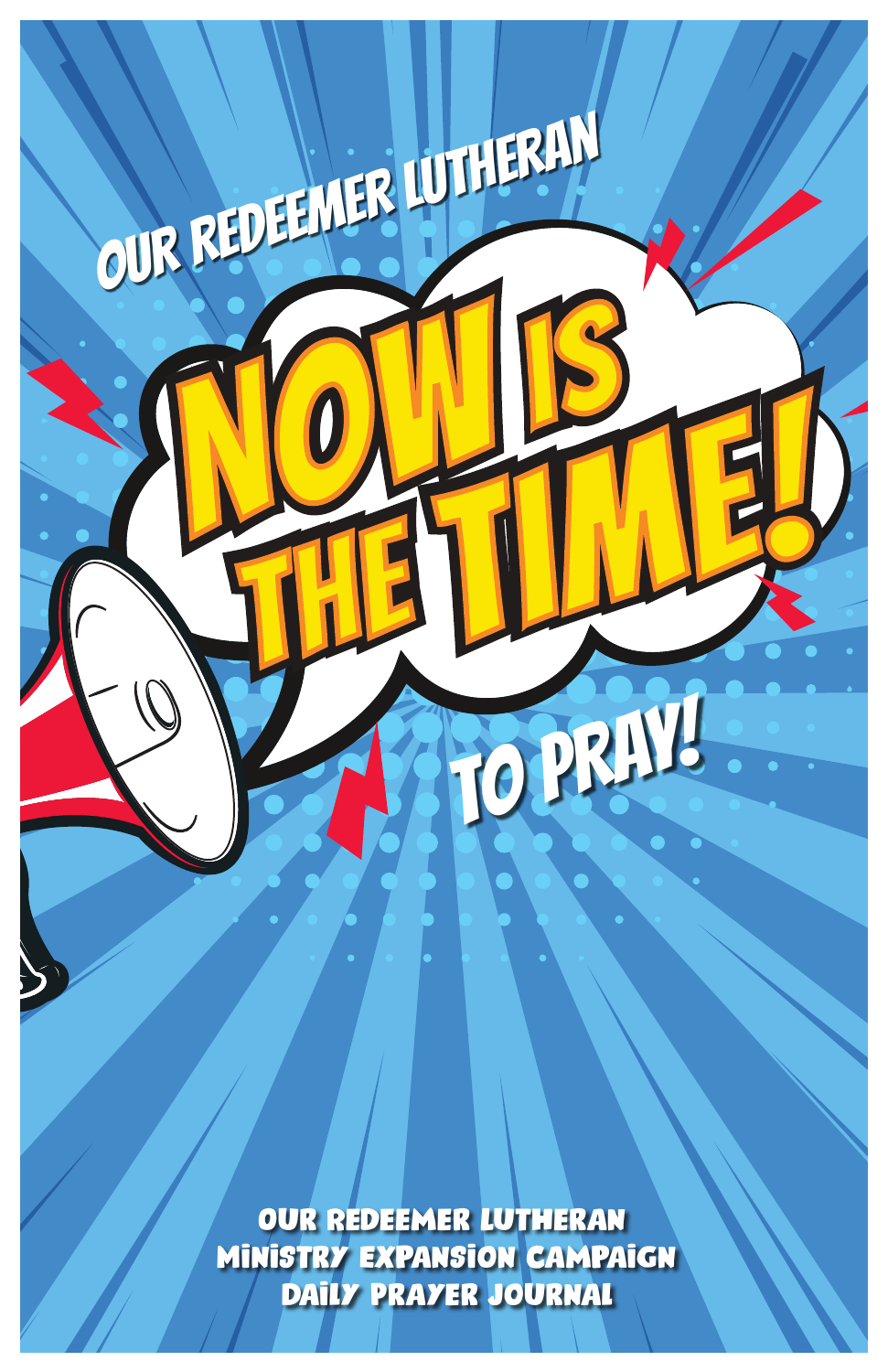#### Dear Brothers and Sisters in Christ!

The Lord has given us the beautiful gift of prayer. With His gracious invitation, we come to Him with our thanks, praise, and petitions all the "time!"

> No delay, buffering, or re-booting necessary. No worthiness or merit on our part required.

#### WHAT A BEAUTIFUL GIFT!

As we move forward on this journey of stewardship for our mission station, we reflect on many things. We invite you to pray four things for our family:



That we follow His will in all we do. And in doing so, we love one another more and more.



That the Good News of His never-ending love is heard and takes root in the hearts of all those He brings to our family.



That we are good stewards of ALL He has entrusted to us relationships, gifts, mission, campus needs, etc.



We invite you to pray for our campaign team (listed under the dates for each day) that they may be strengthened and encouraged in their labor of love.

#### May you be blessed in your time of prayer each and every day.

-Your Campaign Prayer Team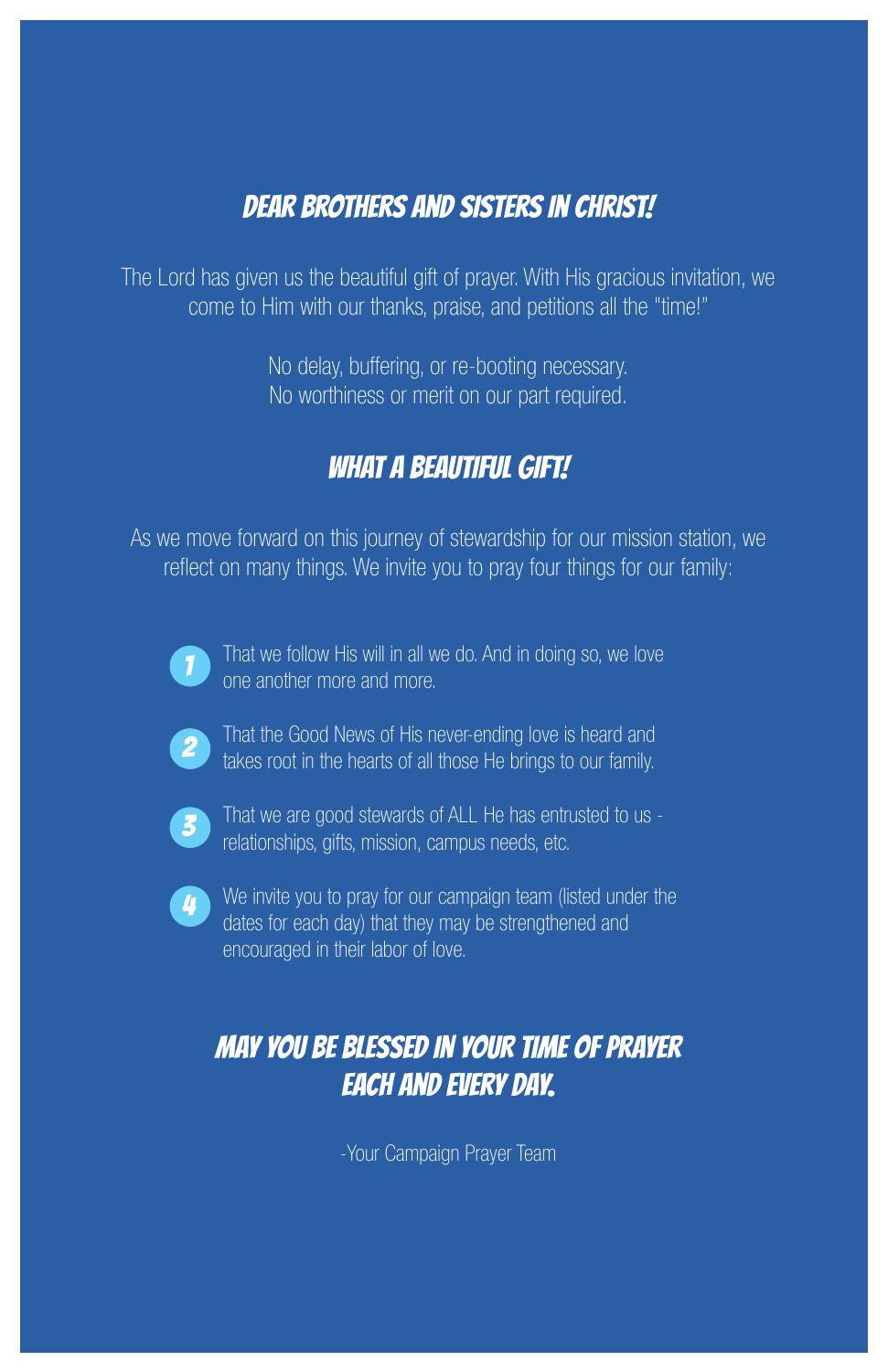### April 5-12

| <b>APRIL 5TH</b>                                                                                                                                                                                      | <b>APRIL GTH</b>                                                                                                                                                 |
|-------------------------------------------------------------------------------------------------------------------------------------------------------------------------------------------------------|------------------------------------------------------------------------------------------------------------------------------------------------------------------|
| Rev Rick and Peg Raabe                                                                                                                                                                                | <b>Gary Phillips</b>                                                                                                                                             |
| LSB 781 v1                                                                                                                                                                                            | 1 Thessalonians 4:1-2                                                                                                                                            |
| We give Thee but Thine own, What e'er<br>the gift may be; All that we have is<br>Thine alone, a trust, O Lord, from Thee.                                                                             | Lord, continue to teach us how to<br>live for You and love You and those<br>You bring into our lives. Amen                                                       |
| <b>APRIL 7TH</b>                                                                                                                                                                                      | <b>APRIL 8TH</b>                                                                                                                                                 |
| <b>Stef Wade</b>                                                                                                                                                                                      | Pastor Schroeder                                                                                                                                                 |
| Joshua 4:1-7                                                                                                                                                                                          | LSB 546 v3                                                                                                                                                       |
| Lord, may the stones we set in this new<br>construction be a continual reminder to us<br>to share with those whom we welcome<br>here; "This house was built on Jesus, our<br>Chief Cornerstone." Amen | O Jesus, O so sweet, O Jesus so mild!<br>Joy fills the world which sin defiled.<br>Whatever we have belongs to You; O<br>keep us faithful, strong and true. Amen |
| <b>APRIL 9TH</b>                                                                                                                                                                                      | <b>APRIL 10TH</b>                                                                                                                                                |
| Tom and Marjorie Dobberfuhl                                                                                                                                                                           | Tim Young Eagle                                                                                                                                                  |
| Psalm 51:10-13                                                                                                                                                                                        | 1 Peter 1:8-9                                                                                                                                                    |
| Jesus, help me to reflect Your love to others<br>so they too may know You and be renewed<br>by You. In Your name. Amen                                                                                | Lord, thank You for my child-like faith<br>and the salvation of my soul. Help me to<br>show my faith through my actions. In<br>Jesus' name, Amen                 |
|                                                                                                                                                                                                       |                                                                                                                                                                  |
| <b>APRIL 11TH</b>                                                                                                                                                                                     | <b>APRIL 12TH</b>                                                                                                                                                |
| Angie Kirchner<br>Hebrews 11:1-7                                                                                                                                                                      | Erin Janetzke<br>1 Peter 2:7-12                                                                                                                                  |
|                                                                                                                                                                                                       |                                                                                                                                                                  |
| Holy Spirit, thank You for the faith You                                                                                                                                                              | Jesus, thank You for calling me to be Your                                                                                                                       |
| provide. Like Noah, as we prepare for                                                                                                                                                                 | disciple. Help me to live the hope You have                                                                                                                      |
| things "not yet seen," motivate us to                                                                                                                                                                 | provided through Your death and                                                                                                                                  |
| share that faith as a welcoming<br>church. In Jesus' name. Amen                                                                                                                                       | resurrection, so others can clearly see You                                                                                                                      |
|                                                                                                                                                                                                       | in me. In Your name I pray, Amen                                                                                                                                 |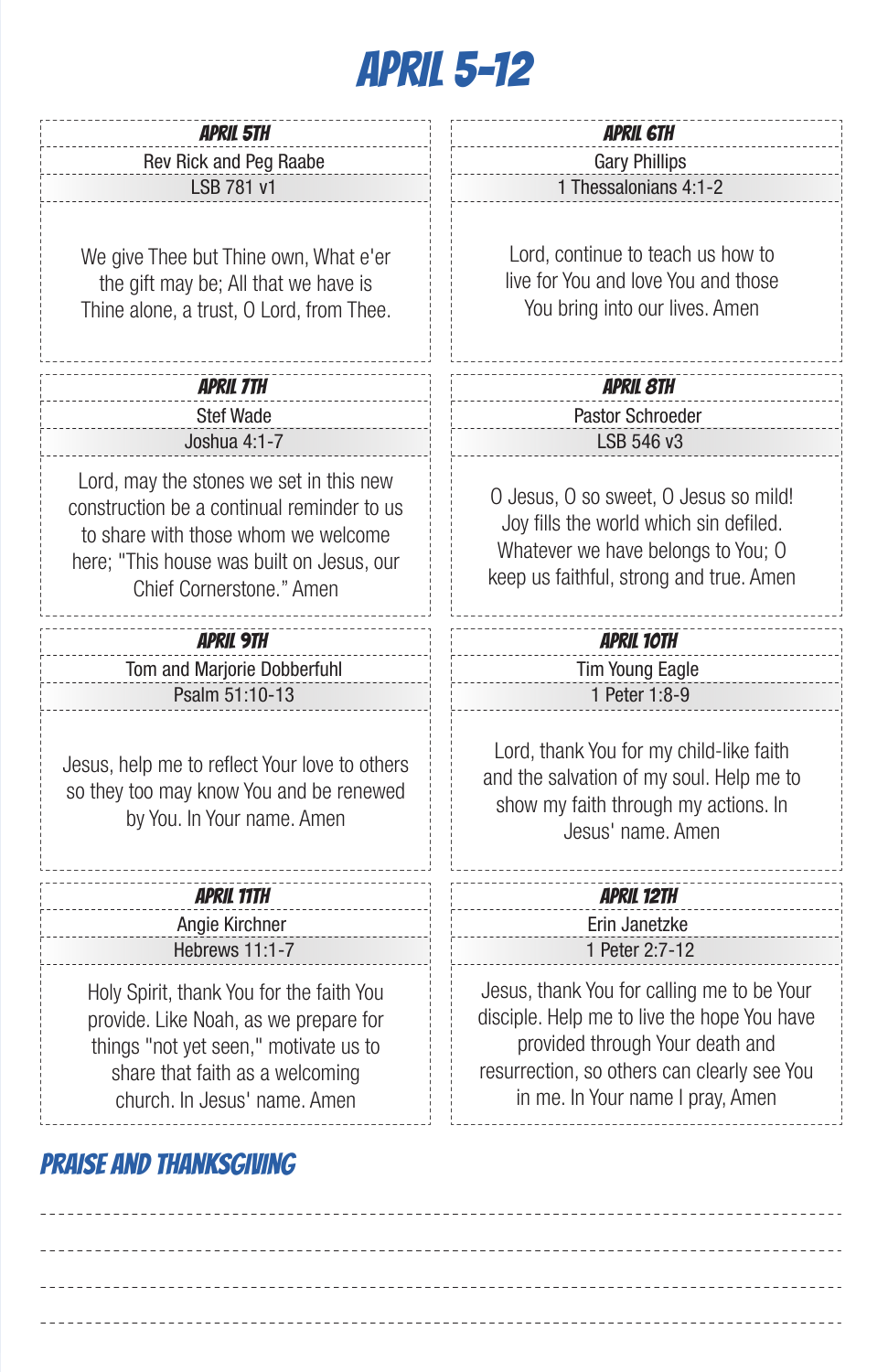### April 13-20

| <b>APRIL 13TH</b>                                                                                                                                                                                               | <b>APRIL 14TH</b>                                                                                                                                                                                           |
|-----------------------------------------------------------------------------------------------------------------------------------------------------------------------------------------------------------------|-------------------------------------------------------------------------------------------------------------------------------------------------------------------------------------------------------------|
| Jamie and Laura Kohlmeier                                                                                                                                                                                       | Noemi Hedrich                                                                                                                                                                                               |
| Leviticus 24:1-2                                                                                                                                                                                                | Deuteronomy 6:4-5                                                                                                                                                                                           |
| Dear Jesus, may the light of Your love<br>burn brightly in our hearts as we love one<br>another and the community in which<br>You've placed us. In Your name. Amen                                              | Lord Jesus, may we love You with our<br>WHOLE hearts, our WHOLE lives, and<br>with our WHOLE strength. Continue to<br>draw us closer to You each day. Amen                                                  |
| APRIL 15TH                                                                                                                                                                                                      | april 16th                                                                                                                                                                                                  |
| <b>Pastor Steinke</b>                                                                                                                                                                                           | Angela Becker                                                                                                                                                                                               |
| Mathew 18:10-13                                                                                                                                                                                                 | LSB 783 v4                                                                                                                                                                                                  |
| Heavenly Father, as we continue to build<br>YOUR house, may we remember that the<br>real cost was YOUR gift to us in Jesus.<br>And if I was the ONLY ONE LOST, He would<br>have died for me. Thank you, Father. | Take my silver and my gold, not a mite<br>would I withhold. Take my intellect and<br>use, every power as Thou shalt choose.                                                                                 |
| <b>APRIL 17TH</b>                                                                                                                                                                                               | <b>APRIL 18TH</b>                                                                                                                                                                                           |
| Jason Seymour                                                                                                                                                                                                   | Kathy Peli                                                                                                                                                                                                  |
| Hebrews 11:13-16                                                                                                                                                                                                | Matthew 5:10-12                                                                                                                                                                                             |
| Father, thank You for the gift of Heaven!<br>Help me to live in such a way that You are<br>not ashamed to be called my God. Amen                                                                                | Lord, help me to live in such a way that I<br>feel persecuted by the world. Forgive<br>me for trying to "fit" in this land that is<br>not my home. In Jesus' name. Amen                                     |
| <b>APRIL 19TH</b>                                                                                                                                                                                               | <b>APRIL 20TH</b>                                                                                                                                                                                           |
| Sarah Williamson                                                                                                                                                                                                | <b>Trevor Kirchner</b>                                                                                                                                                                                      |
| LSB 783 v1                                                                                                                                                                                                      | Matthew 6:24                                                                                                                                                                                                |
| Take my life and let it be consecrated,<br>Lord to Thee; take my moments and my<br>days, let them flow in ceaseless praise.                                                                                     | Dear Lord, relieve our anxiety about this<br>campaign. May we move forward in<br>complete confidence that You will provide<br>all we need in order to do Your will here at<br>Our Redeemer. Thank you, Lord |

#### Praise and Thanksgiving

-----------------------------\_\_\_\_\_\_\_\_\_\_\_\_\_\_\_\_\_\_\_\_\_\_\_\_\_\_\_\_\_\_\_\_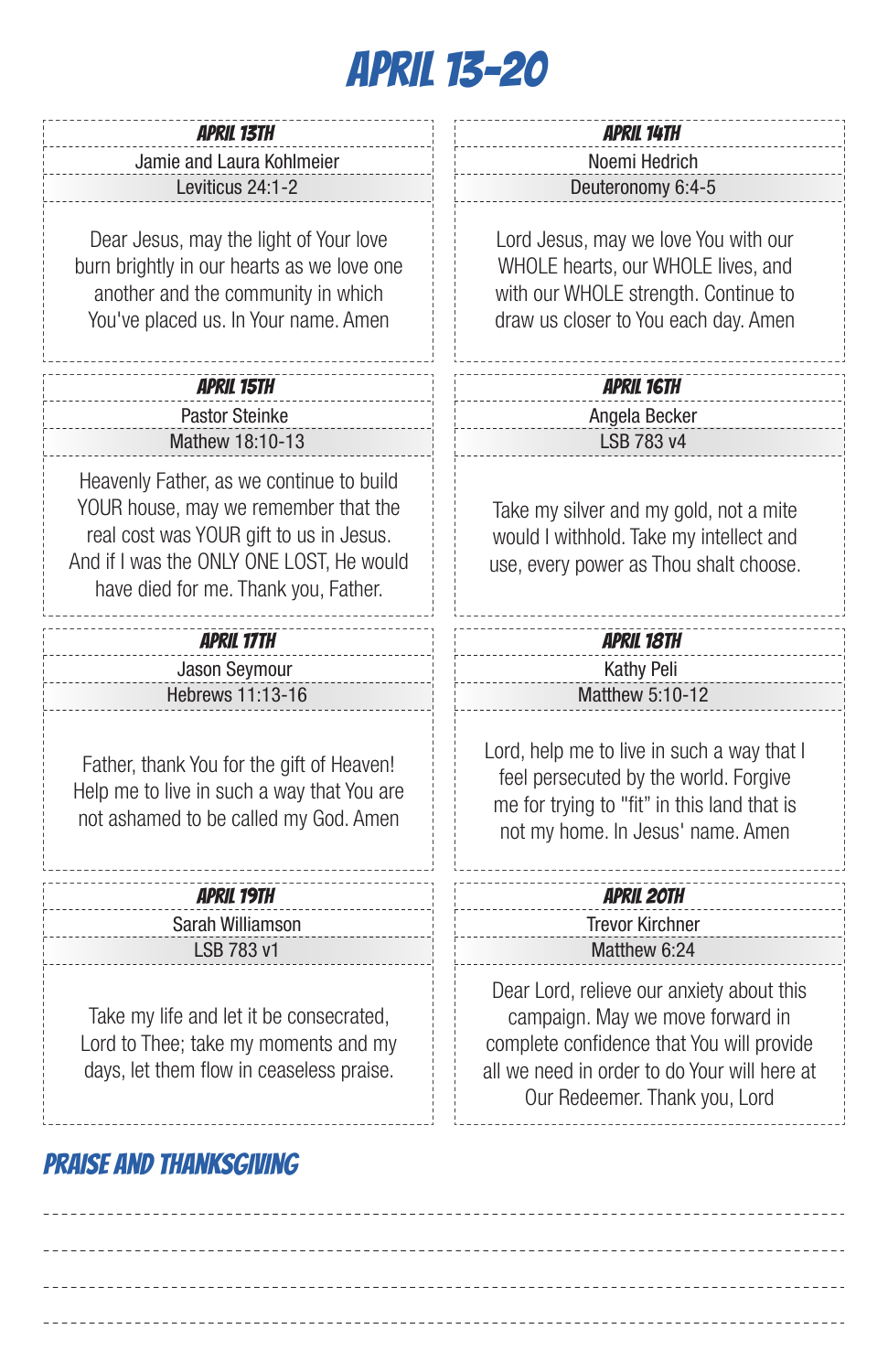### April 21-28

| <b>APRIL 21ST</b>                                                                                                                                                                                  | <b>APRIL 22ND</b>                                                                                                                                                                                                           |
|----------------------------------------------------------------------------------------------------------------------------------------------------------------------------------------------------|-----------------------------------------------------------------------------------------------------------------------------------------------------------------------------------------------------------------------------|
| John Scott / Mark Frith                                                                                                                                                                            | <b>Emily Halter</b>                                                                                                                                                                                                         |
| <b>James 5:16</b>                                                                                                                                                                                  | 1 Thessalonians 5:16                                                                                                                                                                                                        |
| Thank you, Lord, for declaring us righteous<br>in Your sight. We pray in faith for those we<br>love who are in need of Your healing hand,<br>including __________. Amen                            | Heavenly Father, we rejoice in You!<br>Keep my mind and heart focused<br>on You and Your love for me<br>throughout the day. Amen                                                                                            |
| APRIL 23RD                                                                                                                                                                                         | APRIL 24TH                                                                                                                                                                                                                  |
| Kirsten Johnson                                                                                                                                                                                    | Lori Sansoucie                                                                                                                                                                                                              |
| Proverbs 3:5-6                                                                                                                                                                                     | Proverbs 30:5                                                                                                                                                                                                               |
| Heavenly Father, You are Trustworthy.<br>Help me to trust You completely in<br>every aspect of my life. Amen                                                                                       | Lord, Thank You for giving us the truth<br>of Your Word. Strengthen us to share it<br>with others. In Jesus' name. Amen                                                                                                     |
| <b>APRIL 25TH</b>                                                                                                                                                                                  | <b>APRIL 26TH</b>                                                                                                                                                                                                           |
| <b>Carrie and Matt Tittl</b>                                                                                                                                                                       | Pastor Deen                                                                                                                                                                                                                 |
| 1 Corinthians 3:11-15                                                                                                                                                                              | 1 Peter 2:18-24                                                                                                                                                                                                             |
| Lord, as we plan for the future of our<br>church structure, remind us that You are<br>always our foundation. Align our will to<br>Yours alone, Amen                                                | Lord, thank You for endurance. Help me<br>to follow Christ's example of how to<br>suffer unjustly, entrusting myself to You<br>who judges justly. Amen                                                                      |
| <b>APRIL 27TH</b>                                                                                                                                                                                  | <b>APRIL 28TH</b>                                                                                                                                                                                                           |
| Joan Lackey                                                                                                                                                                                        | Dan and Cindie Zehnder                                                                                                                                                                                                      |
| Acts 4                                                                                                                                                                                             | Matthew 14:13-21                                                                                                                                                                                                            |
| Dear Lord, may we, like Peter and John,<br>trust only in You for all things. For all we<br>have is Yours and Yours alone. May we<br>share the Good News of Jesus with the<br>world around us. Amen | Heavenly Father, like the little boy in this<br>account, may we too open our hands and our<br>hearts and look only to You as we consider<br>our support of Your work in this community.<br>We praise Your name, Jesus. Amen |

#### Praise and Thanksgiving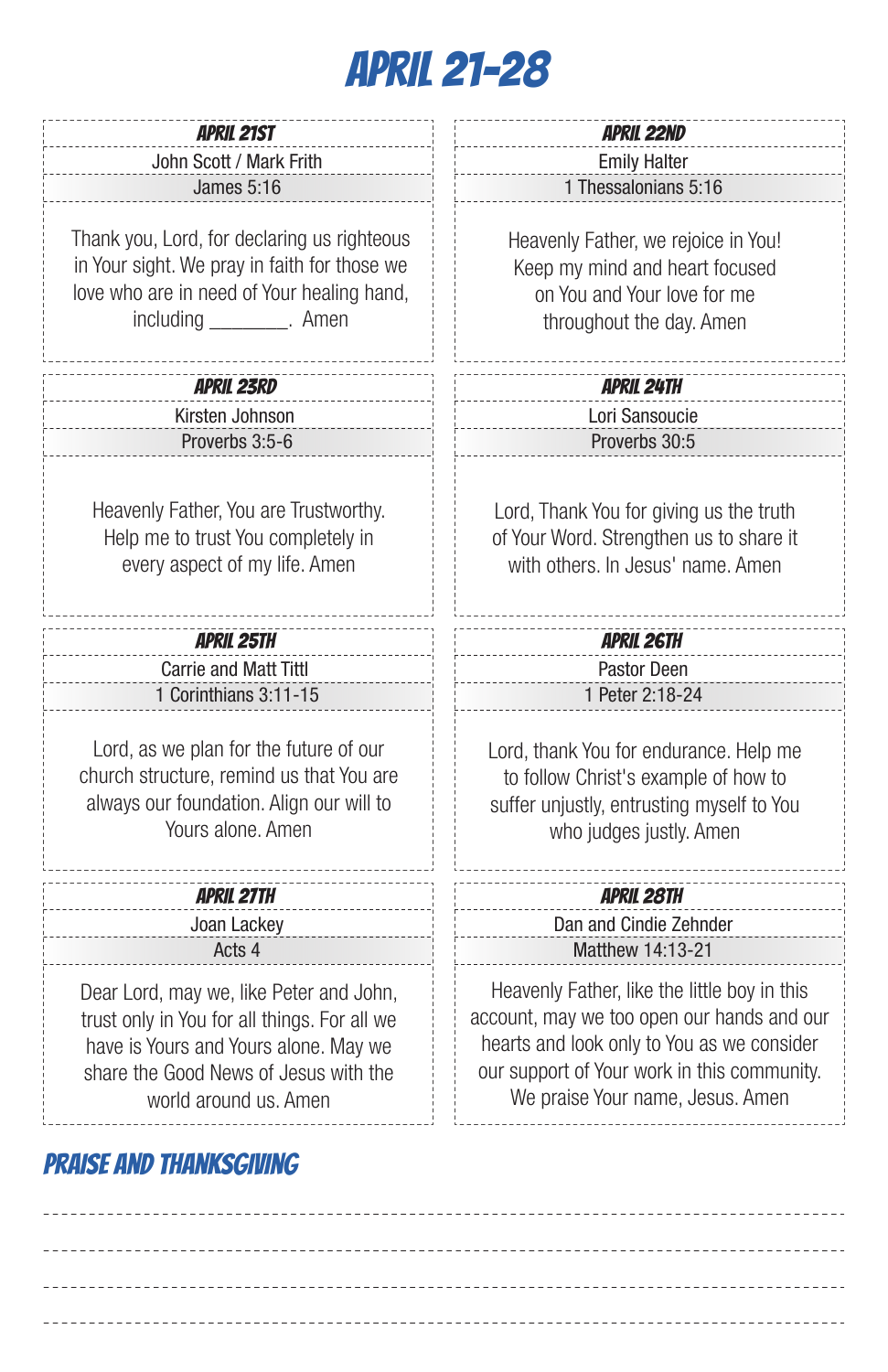## April 29-May 6

| <b>APRIL 29TH</b>                                                                                                                                                                                                 | <b>APRIL 30TH</b>                                                                                                                     |
|-------------------------------------------------------------------------------------------------------------------------------------------------------------------------------------------------------------------|---------------------------------------------------------------------------------------------------------------------------------------|
| Our Redeemer Faculty and Staff                                                                                                                                                                                    | Gordie Gohr                                                                                                                           |
| Ephesians 3:20-21                                                                                                                                                                                                 | Psalm 4                                                                                                                               |
| Dear Jesus, thank You for the gift of faith!<br>Please grow my faith to comprehend that<br>You will do abundantly more than all I ask<br>or think. In Your name I pray, Amen                                      | Answer me when I call, O God of my<br>righteousness!  Be gracious to me and<br>hear my prayer. Amen                                   |
| <b>MAY 1ST</b>                                                                                                                                                                                                    | <b>MAY 2ND</b>                                                                                                                        |
| Our Redeemer Worship Team                                                                                                                                                                                         | Linda Osterlie                                                                                                                        |
| Romans 7:15-25                                                                                                                                                                                                    | John 14:1                                                                                                                             |
| Father, thank You for paying for my sin<br>through the precious sacrifice of Your only<br>Son, Jesus. Strengthen me by Your Spirit to<br>face temptation and focus on Your will for<br>my life. In His name, Amen | Heavenly Father, no matter what this world<br>throws at us, we trust in You. Thank You for<br>sending Jesus' to be our Redeemer. Amen |
| <b>MAY 3RD</b>                                                                                                                                                                                                    | <b>MAY 4TH</b>                                                                                                                        |
| Maria Traska                                                                                                                                                                                                      |                                                                                                                                       |
|                                                                                                                                                                                                                   | Doug and Linda Knueppel                                                                                                               |
| 1 John 5:9-13                                                                                                                                                                                                     | Isaiah 47:4                                                                                                                           |
| Jesus, thank You for being our Living Hope.<br>Help my life be a testimony of Your love as to<br>how You have led me to KNOW that I have<br>eternal life. In Your name I pray, Amen                               | You, Lord, are our Redeemer. May we<br>praise your name forever. The Holy One.<br>Thank you!                                          |
| <b>MAY 5TH</b>                                                                                                                                                                                                    | <b>MAY GTH</b>                                                                                                                        |
| Esmeralda Perez-Macedo                                                                                                                                                                                            | Diane Heagney                                                                                                                         |
| Hebrews 12:3                                                                                                                                                                                                      | Colossians 3:23                                                                                                                       |

#### Praise and Thanksgiving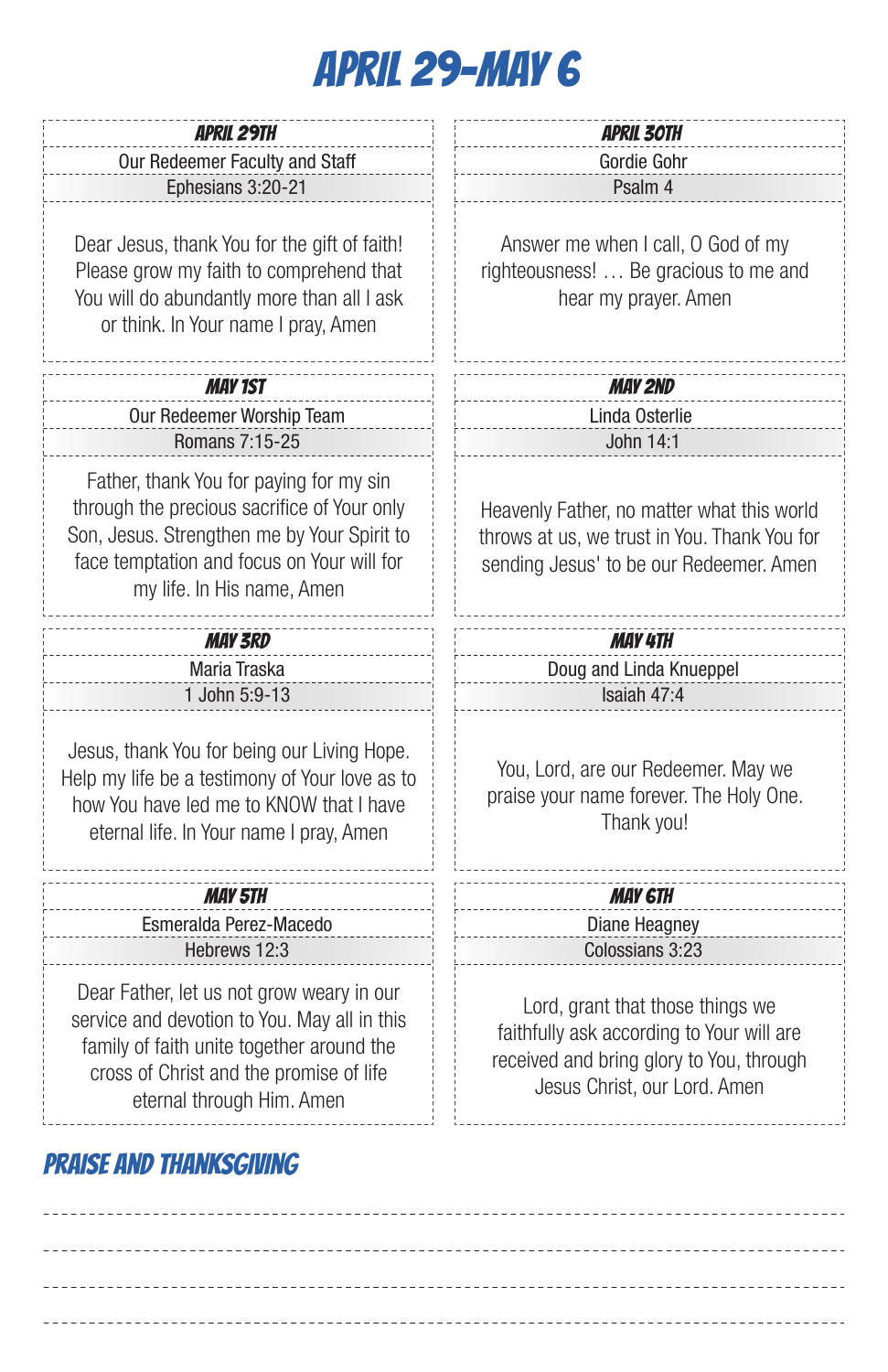### May 7-14

| <b>MAY 7TH</b>                                                                                                                                                                  | <b>MAY 8TH</b>                                                                                                                                                                           |
|---------------------------------------------------------------------------------------------------------------------------------------------------------------------------------|------------------------------------------------------------------------------------------------------------------------------------------------------------------------------------------|
| Kelley Kurth                                                                                                                                                                    | Kristen Henke                                                                                                                                                                            |
| <b>Psalm 26:8</b>                                                                                                                                                               | John 1:29                                                                                                                                                                                |
| Heavenly Father, thank You for the gift of<br>worship. Thank You for this church home<br>and family. In Jesus' name. Amen                                                       | I am Jesus' little lamb, Ever glad at heart I am;<br>For my Shepherd gently guides me, Knows my<br>needs and well provides me, Loves me every<br>day the same, Even calls me by my name. |
| МАУ 9ТН                                                                                                                                                                         | <b>MAY 10TH</b>                                                                                                                                                                          |
| Dave and Melissa Fockel                                                                                                                                                         | Renee Moldenhauer                                                                                                                                                                        |
| Romans 12:9                                                                                                                                                                     | Hebrews 10:24-25                                                                                                                                                                         |
| Father, may our love be genuine and true,<br>filtered through the gift of Your Word and<br>sacraments. And may YOUR grace abound<br>in our lives and in this congregation. Amen | Thank you, Jesus, for this Body of Christ. As<br>we gather together in Your name, to serve<br>You and each other, continue to encourage<br>us by the power of Your Spirit! Amen          |
|                                                                                                                                                                                 |                                                                                                                                                                                          |
| <b>MAY 11TH</b>                                                                                                                                                                 | <b>MAY 12TH</b>                                                                                                                                                                          |
| Anjanette and Marc Vaughan                                                                                                                                                      | Jane and Scott Goebli                                                                                                                                                                    |
| Romans 12:3                                                                                                                                                                     | Matthew 18:10-14                                                                                                                                                                         |
| Dear Lord, may we have humble and quiet<br>hearts as we ponder and prepare for the<br>work that You have prepared for us in the<br>weeks, months, and years to come. Amen       | Thank You, Lord! If I were the ONLY ONE,<br>You would have died for me. Praise be to<br>Father, Son and Holy Ghost! Amen                                                                 |
| <b>MAY 13TH</b>                                                                                                                                                                 | <b>MAY 14TH</b>                                                                                                                                                                          |
| Olivia Steiber                                                                                                                                                                  | Jenny Beyer                                                                                                                                                                              |
| Mark 12:41-44                                                                                                                                                                   | LW 398 v4                                                                                                                                                                                |

#### Praise and Thanksgiving